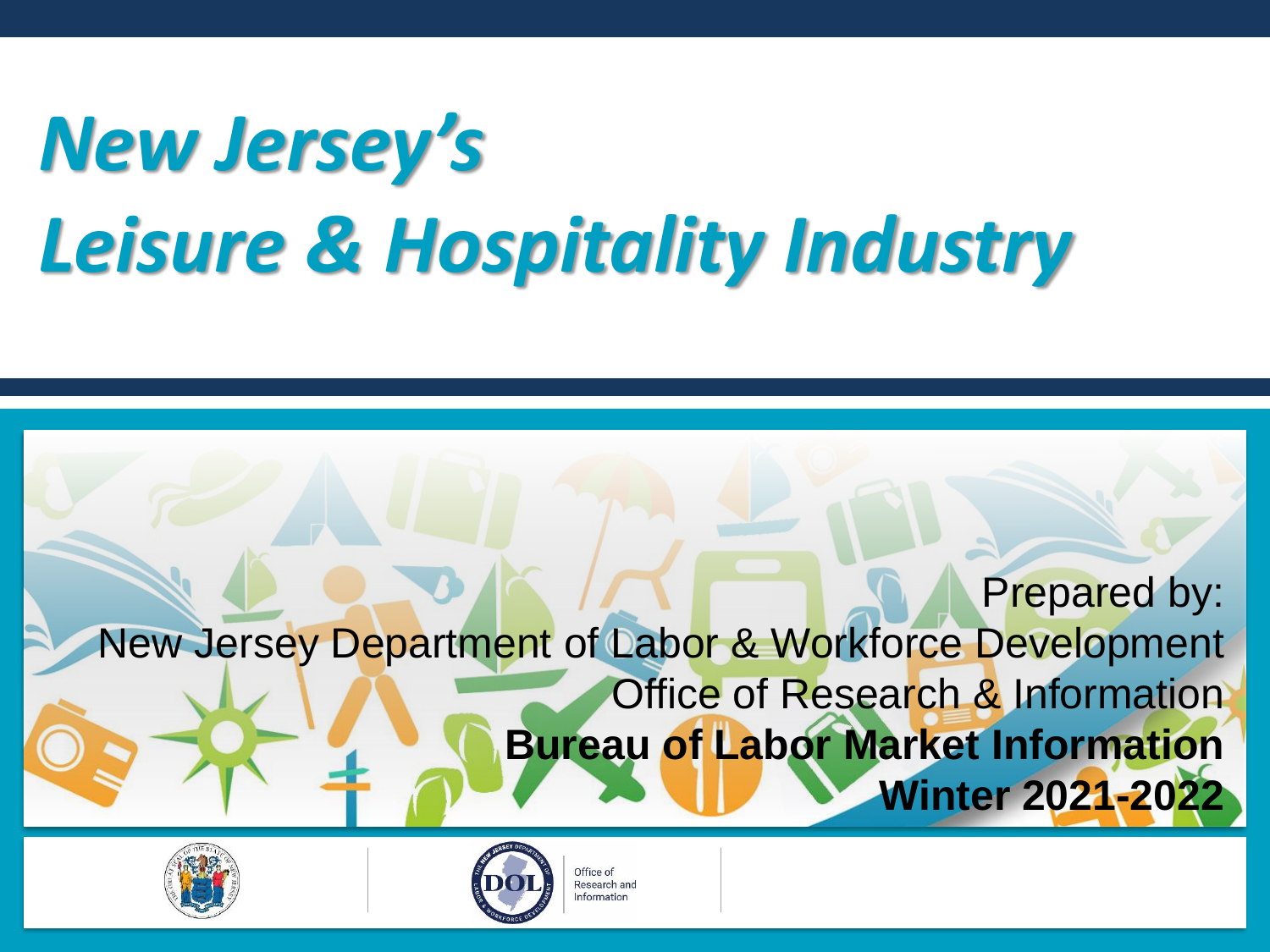## **New Jersey Leisure & Hospitality Highlights**

- Food Service and Drinking Places accounts for 72.4 percent of L & H employment
- 24,650 establishments paid its 281,780 employees over \$8 billion in total wages, 3.4 percent of all private wages
- Three of 10 jobs located in 3 counties: Bergen, Monmouth & Atlantic
- Workforce younger than the average for all industries but aging since 2000
- Provides workers with foundational skills in customer service, punctuality, and responsibility
- Offers substantial employment opportunities with part-time and temporary work plentiful





Office of Research and Information

Source: Quarterly Census of Employment and Wages, 2020 Annual Averages 2019 American Community Survey Public Use Micro-data Sample (5% Sample) Prepared by: New Jersey Department of Labor and Workforce Development December 2021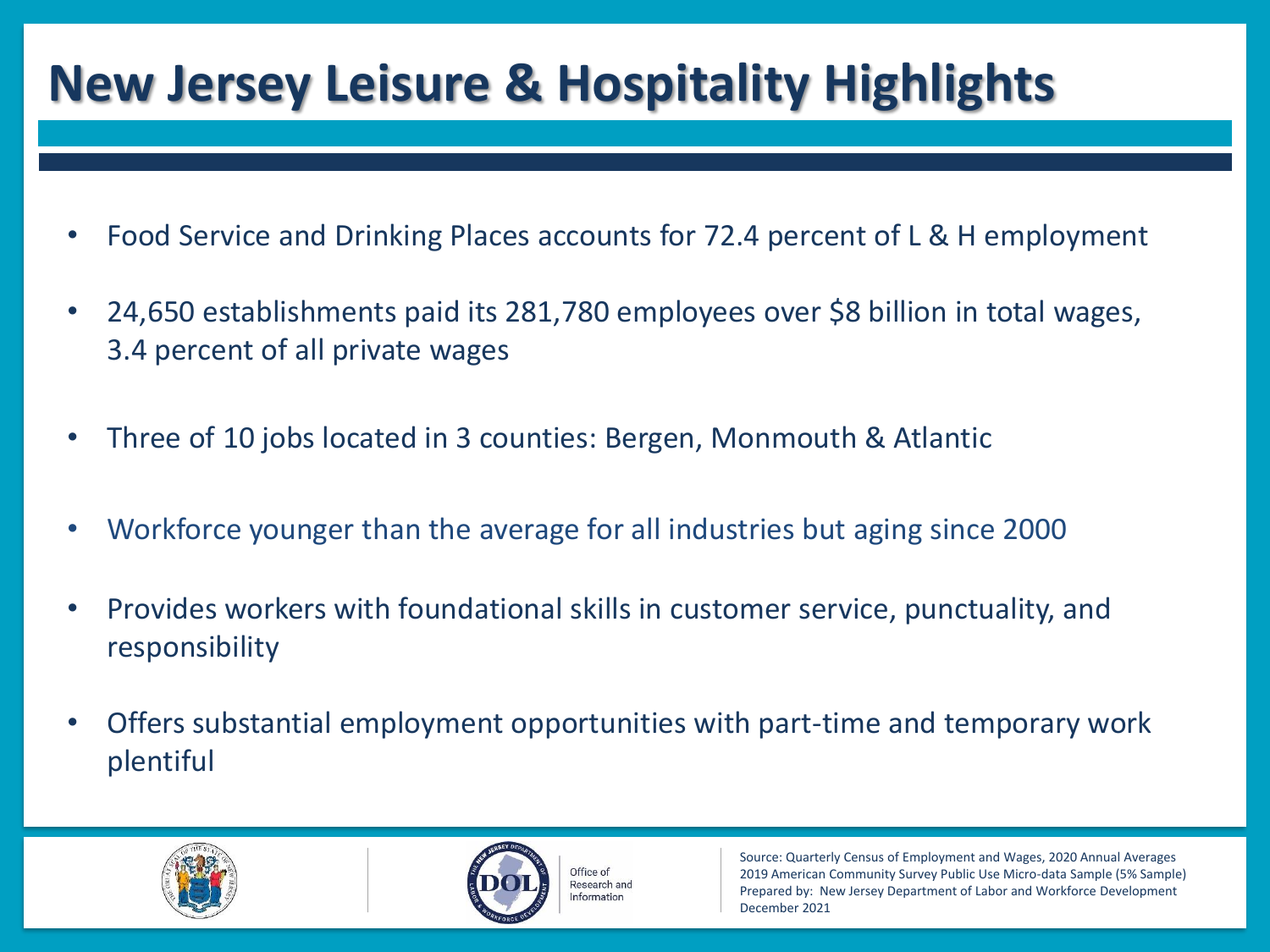## **New Jersey Leisure & Hospitality Industries**

#### Arts, Entertainment & Recreation

Performing Arts and Spectator Sports Museums, Parks and Historical Sites Amusement, Gambling & Recreation

Accommodations and Food Services

Accommodations

Food Services and Drinking Places





Office of Research and nformation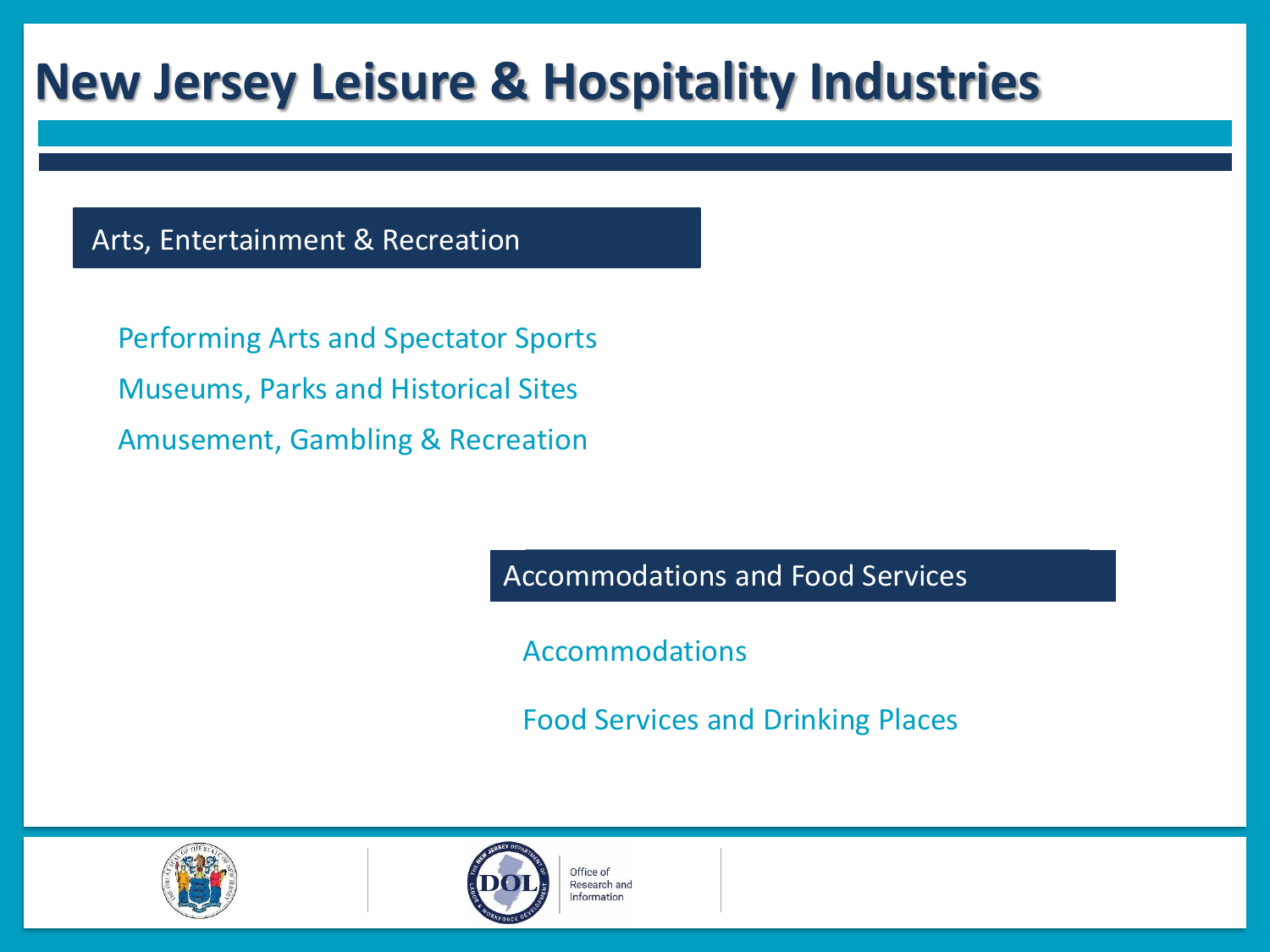### **Employment**







Office of Research and Information

Source: NJLWD, Quarterly Census of Employment & Wages, Annual Averages Prepared by: New Jersey Department of Labor and Workforce Development, December 2021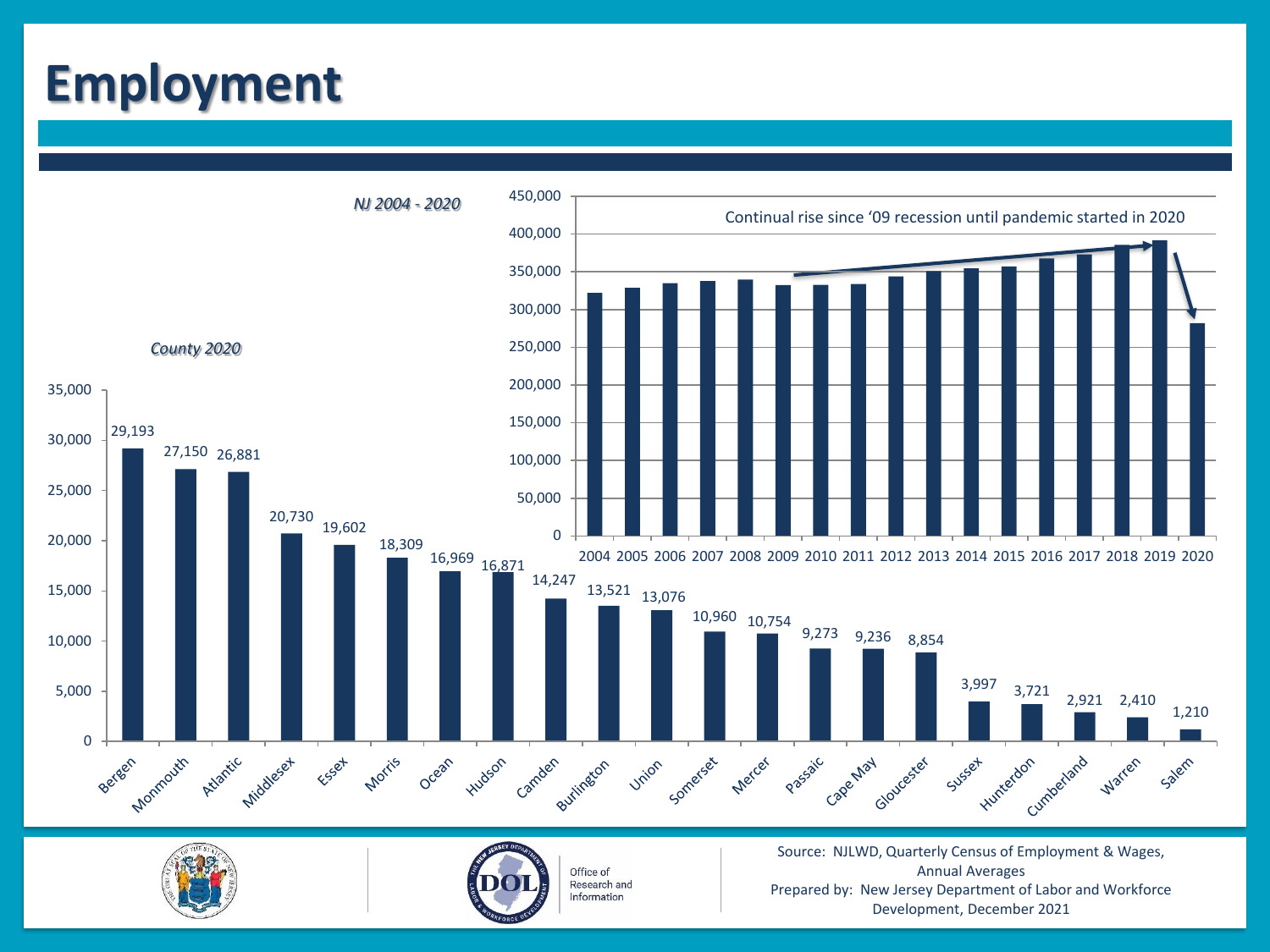#### **THE LANDSCAPE OF LEISURE & HOSPITALITY HAS CHANGED DRAMATICALLY OVER THE PAST 30 YEARS**







Office of Research and Information

Source: NJLWD, Current Employment Statistics, Annual Averages Prepared by: New Jersey Department of Labor and Workforce Development, December 2021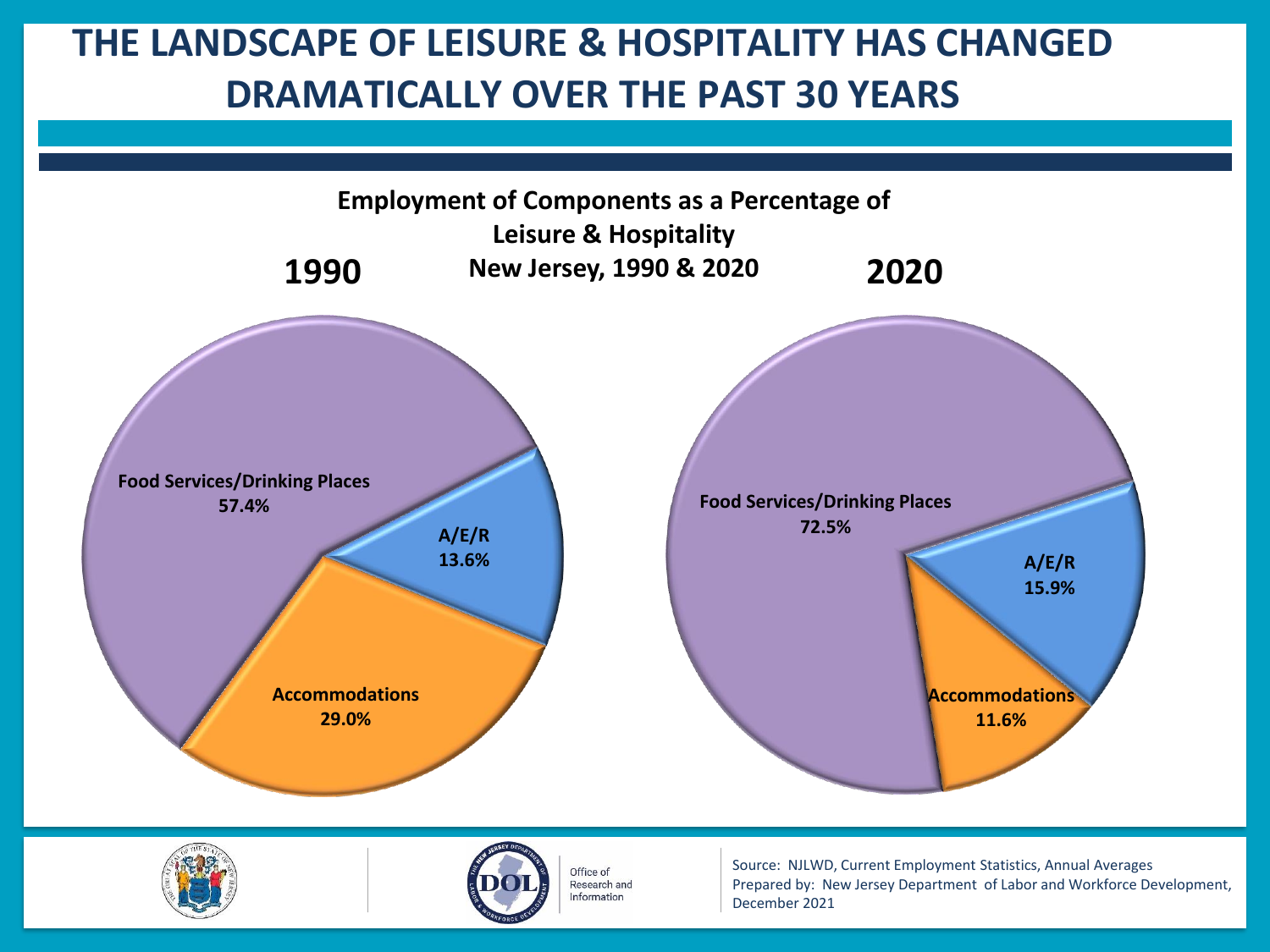## **GDP from Northeast & Mid-Atlantic states**

**Gross Domestic Product from Leisure & Hospitality Selected States, 2020**







Office of **Research and** Information

Source: United States Bureau of Economic Analysis, GDP in Chained 2012 Dollars Prepared by: New Jersey Department of Labor and Workforce Development, December 2021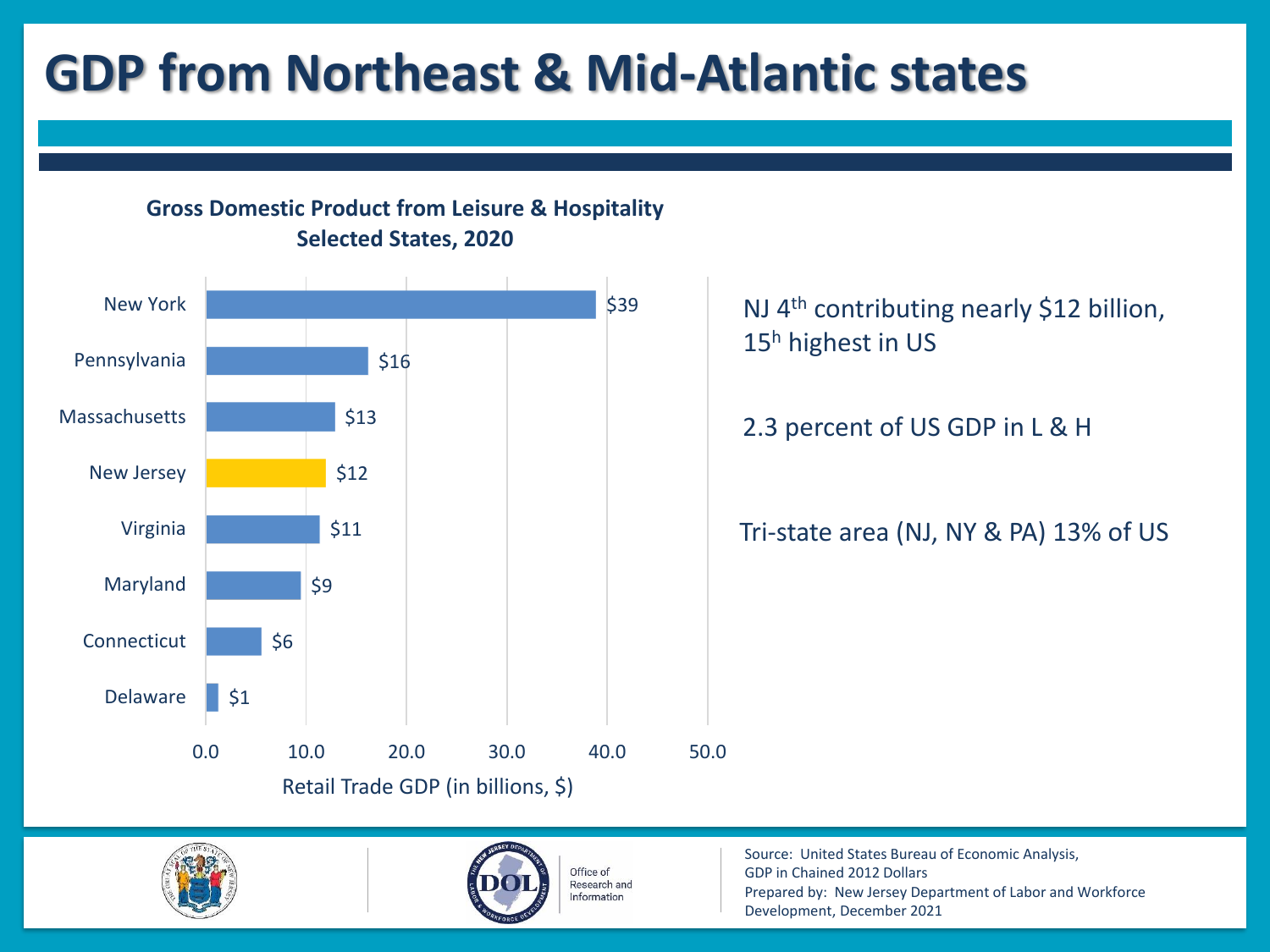## **Employment by occupation type**

#### **Breakdown of Major Occupational Groups within Leisure and Hospitality Industry: New Jersey, 2020**



Nearly 7 of 10 jobs involved with food preparation and serving-related (> 196,200)

Over 18,200 in personal care and service

"All Other" 12% includes: Transportation and Material Moving; Arts, Design, Entertainment, Sports & Media; Management and Protective Services and other smaller groups





Office of Research and Information

Source: NJLWD, Occupational Employment Statistics Survey, June 2020 Prepared by: New Jersey Department of Labor and Workforce Development, December 2021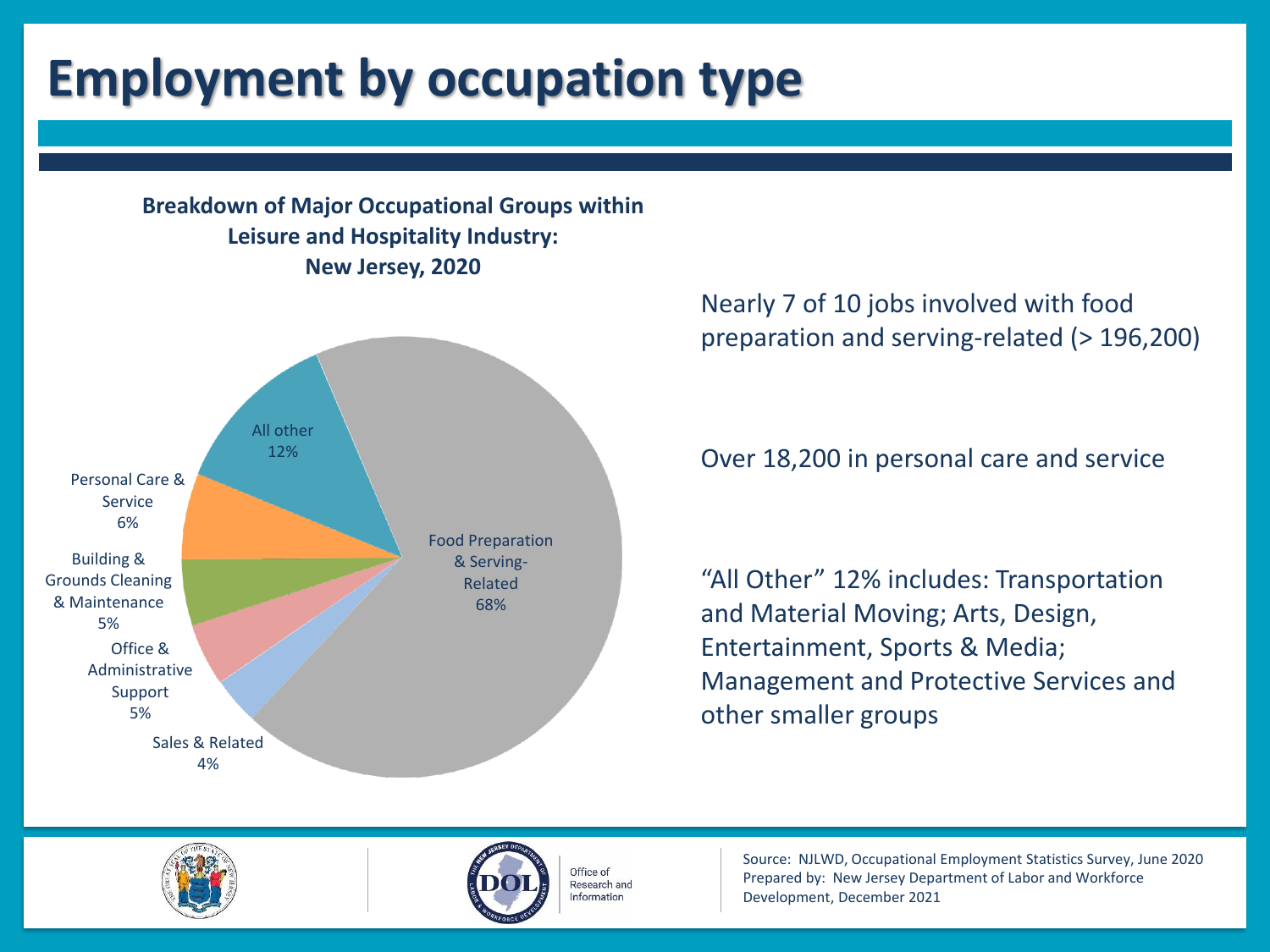## **Workforce has been aging for the last 20 years**







Office of Research and Information

Source: United States Census Bureau, Quarterly Workforce Indicators Prepared by: New Jersey Department of Labor and Workforce Development December 2021